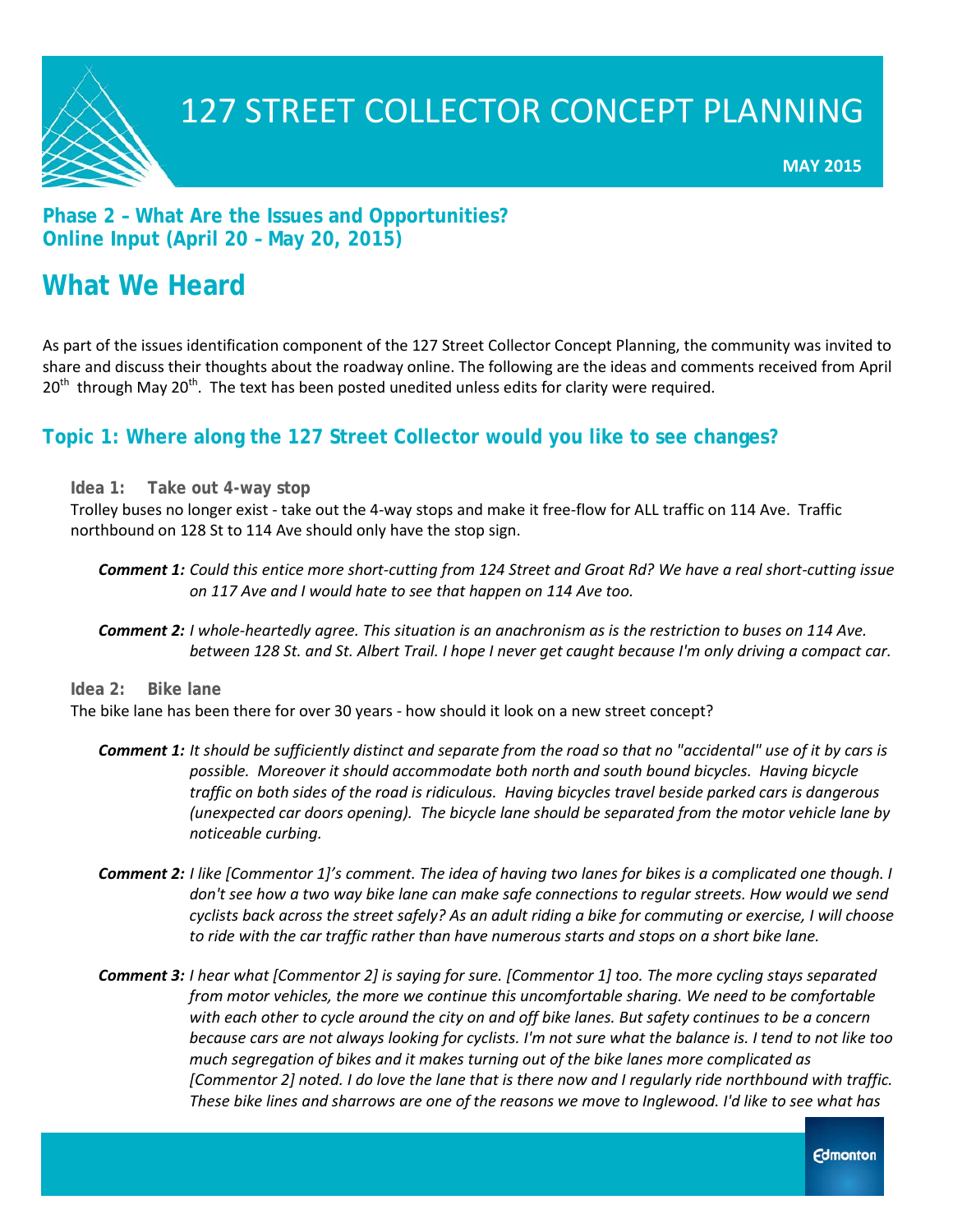

#### **MAY 2015**

*worked in other North American jurisdictions where there is a new cycling culture and cars are still king.* 

**Idea 3: Barrier** Close to North bound traffic

**Idea 4: Right turn** Install R turn for traffic north bound on 127 St.

#### **Idea 5: Community access**

If 127 St. is to act as N-S collector there should be a similar designation for an E-W collector (114th Ave.) The "Buses only" designation in front of the former Charles Camsell should be removed. There should be no access to the community other than via the designated collector roads i.e. close off all other roads at 111 Ave, 118 Ave and 124 St.

Designate one of the avenues parallel to 111 Ave as Bicycle Road and prohibit bicycle traffic along 111 Ave. Motor vehicle traffic is too heavy to also accommodate bicycles.

#### **Idea 6: Better signage for traffic lanes**

When cars approach this intersection there is signage for the left lane being for left turns only. However, once you are waiting at the red light, those signs are behind you. Many times I have had near miss accidents with cars going straight in the left hand turn lane. This same issue happens on 107 Ave as well.

#### **Idea 7: Stop short-cutting**

There is a west and east bound stop sign on 117 Ave. It doesn't do much to stop short-cutting. 117 Ave is being used for cars coming off 124 St (to access 7-11, Tim's, Groat Rd), coming down the alley from 7-11, coming from Tim's, or going to or from Groat Rd near the 118 Ave traffic circle. Over the years it has increased.

What stops short cutting? Barriers? Bumps? Those extended curbs east of 124 St north of 107 Ave?

### **Topic 2: What are the top issues or opportunities that you see with the 127 Street Corridor?**

**Idea 1: The roadway is much more than a strip of asphalt!** It is a piece of the community fabric and provides opportunities for neighbourhood interaction, a place for cars, pedestrians, transit and cyclists.

*Comment 1: Complete streets means roadways developed with all users being considered and the best, most appropriate design for such.* 

**Idea 2: User safety, cars, bikes, pedestrians, and transit** All modes should be considered.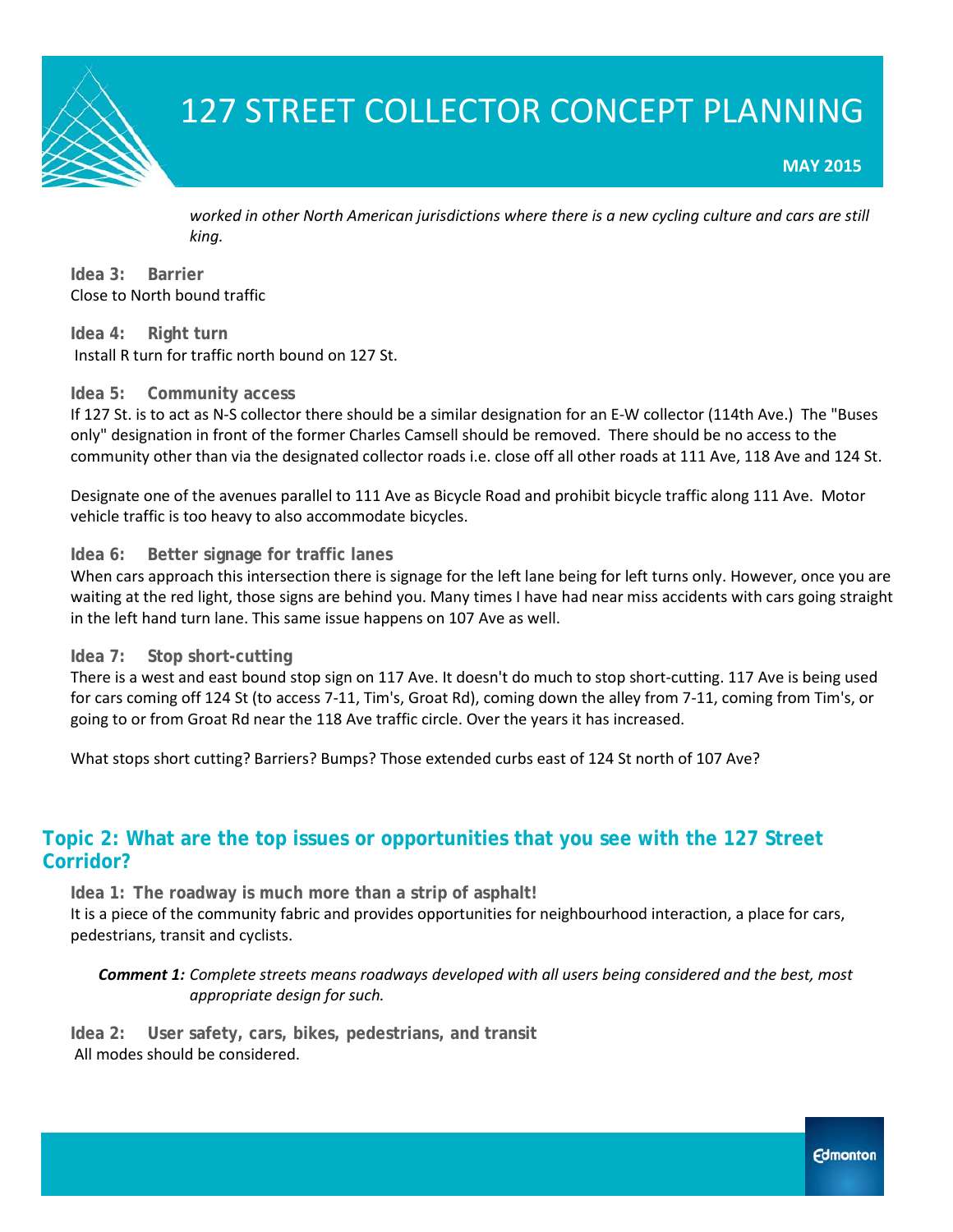

#### **Idea 3: Better separate the bike lane from vehicle traffic**

The more distinct the bike lane is, the safer it is. One reoccurring problem is vehicles parking in the bike lane. This forces cyclists into oncoming traffic ...not ideal for safety. The worst culprit for this is a milk delivery truck that delivers milk to Westglen. Shame on the milkman! :)

#### **Idea 4: Slow traffic and add 2-way separated bike lane**

The wide right-of-way currently allows traffic lots of room to speed, and they do. By adding a second bike lane (bidirectional) and separating it with a curb or barrier, it will not only provide needed additional cycling infrastructure, but will slow traffic as well with a narrower right-of-way.

#### **Idea 5: Parking**

Because parking is limited to one side of the street it can be difficult to find parking. The increasing number of duplexes is only adding to this difficulty in that they double the amount of parking space needed on the street. There are also cases where vehicles are left idle for much longer than the 72 hour limit provided in the bylaw. Perhaps issuing permits for two vehicles per full-sized lot for street-front parking would help to mitigate this ever increasing problem. I've seen resident parking permits in many jurisdictions but I don't know how the costs of such a program are covered. If a nominal cost-recovery fee was required it could be palatable to residents in that it gives them easier, more reliable access to their homes. Over- capacity parking could be absorbed by the quieter neighboring streets that have parking on both sides of the street.

**Idea 6: Bicycle route - Lots of cyclists on the roadway**

During my visits to the neighbourhood, I was surprised to see just how many cyclists were using the bike lanes.

**Idea 7: Build a 121 St Connector; 2 Limit 124 St & 127 St traffic**

**Comment 1:** *Construct the main connector from downtown along the old CN right of way down 121 St.*

- **Comment 2:** *Neither 124 St nor 127 St were intended for the kinds of traffic being anticipated. So I suggest that traffic along both be limited to area traffic only. This would allow 124 St to further develop as a strip of boutique stores. Only buses should be allowed as through traffic.*
- **Comment 3:** *Close 127 St to traffic at Stony Plain Road and 118 Ave. Maintain the one-way designation. Widen the bicycle lane in this stretch to accommodate bicycles in both directions. Physically separate the bicycle lane from the automobile traffic. It should be noted that in the Stony Plain Rd - 118th Ave stretch there are three elementary-age schools requiring extra care. If 127 St is not closed off at 118 Ave direct traffic onto 111th Ave wishing to travel north on 127 St to turn right onto the short St Albert Trail - 127 St connector and then left onto 127 St.*

#### **Idea 8: Speeding traffic issues**

Need to add more 4 way stops especially at 113 Ave to slow down speeders on 127 St.

#### **Idea 9: Way finding for cyclists**

The bike lane should have a name and an indication for cyclists where it goes. It is frustrating taking a bike route that ends without warning!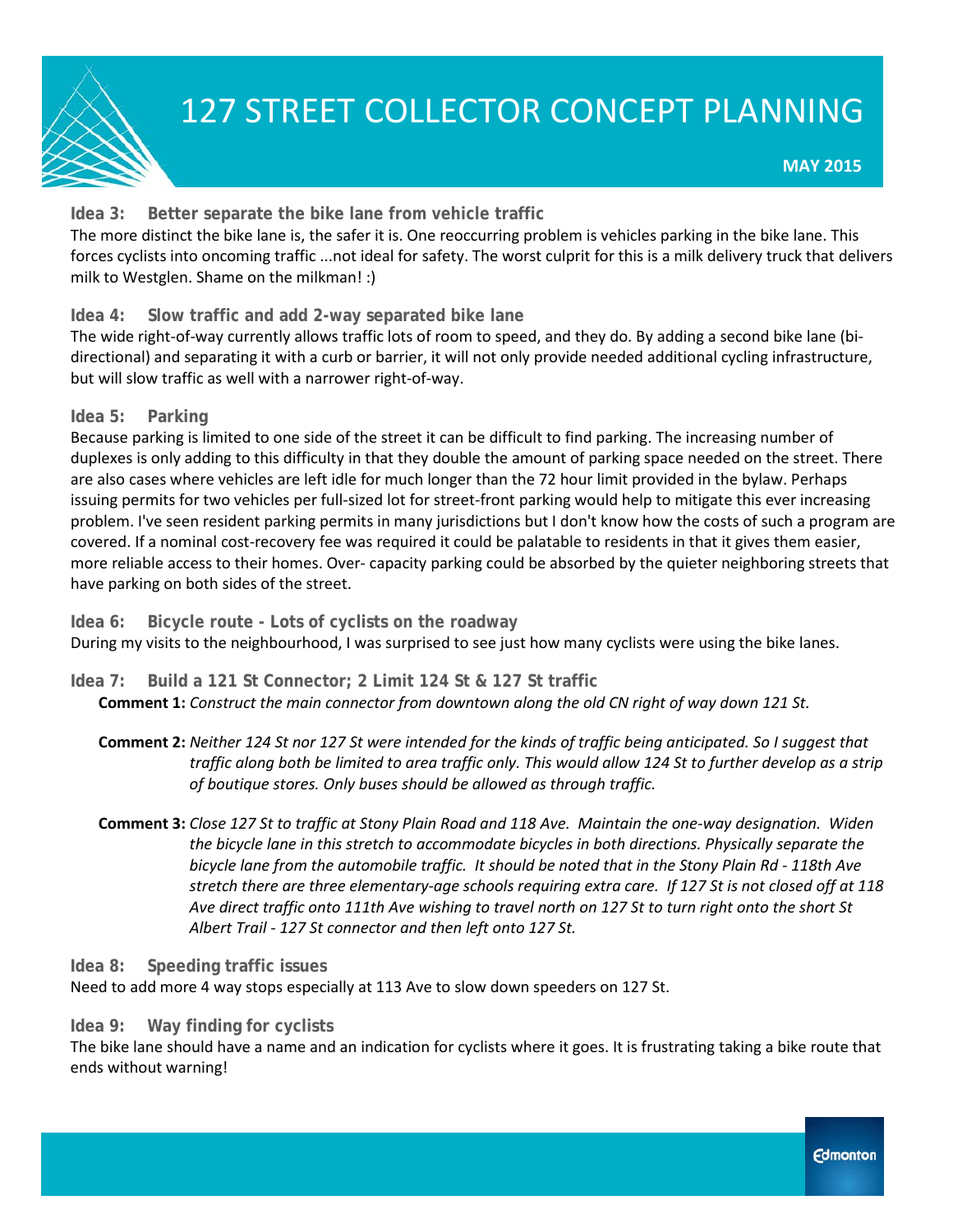

#### **Idea 10: Tall Sculpture in John. G Niddrie Park**

The tiny park at 127 St & 111 Ave (John G. Niddrie Park) is seldom used. If we were to commission a piece of artwork tall enough and accessible enough to house wireless communications, that space could be leased to mobile providers ...and the money could go to the community league.

Perhaps the sculpture could pay homage to Niddrie's passion for education.

#### **Idea 11: Shortcut – 117 Ave to access/leave 7-11, 124 St, Groat Rd, Tim's**

Since attending a recent kitchen table session I have been more observant about what is happening around our area. People coming down the alley from 7-11 on 118 Ave to 117 Ave to just circle around and go to the Groat traffic circle or Tim's is a really issue. We have some car's just circling! Plenty coming off 124 St to cut through as well. It is an issue at night as people with loud mufflers, stereos, and tearing out of stops signs wakes us up.

Making it less convenient for short cutters would really improve the residential quality of the area. Better for kids, pedestrians, cycling, and local traffic.

#### **Idea 12: Slow down speeding cars**

The last stop sign on 115 Ave is used as an acceleration point for many drivers. The speed they reach by the time they get to 118 Ave is awful. I know this happens all along 127 St as well. Is this because it becomes the full two lanes in that area?

Keeping the area slower and safer will really help the local residents safely enjoy the area better, encourage more walking and cycling too.

#### **Idea 13: 1. Slow safe route for cars, bikes, pedestrians.**

Most important to me is that this is a slow route through the neighbourhood. I like that it is one-way. It could still be made slower for traffic. I would like to see a well demarcated bike lane. More landscaping to make it slower for cars.

#### **Idea 14: Left turn prohibition**

There has recently been added a no-left-turn sign at the intersection of 127 St. and 111 Ave for vehicles traveling east; no turning, ever! I am at a loss in determining any reason for this new measure as this is the only intersection that has such a prohibition. Vehicles can turn north at 128 St. or 126 St. so there appears to be little advantage to the new restriction; turning left at these intersections require vehicles to travel through narrower side streets and negotiate a series of stops and turns. So my questions are: why has this change be made, is it really solving a problem or is it creating more problems, could the restriction at least be limited to peak hours, and finally, could this change be reversed?

*Comment 1: I live just a few houses north of 111 Ave on 127 St. The turn restriction has made a huge positive change for us. Cars used to race the light or other cars when turning then continue to accelerate on the open street. These drivers would often fly past my house at well over a safe speed. It was scary for me to have my kids in the front yard.*